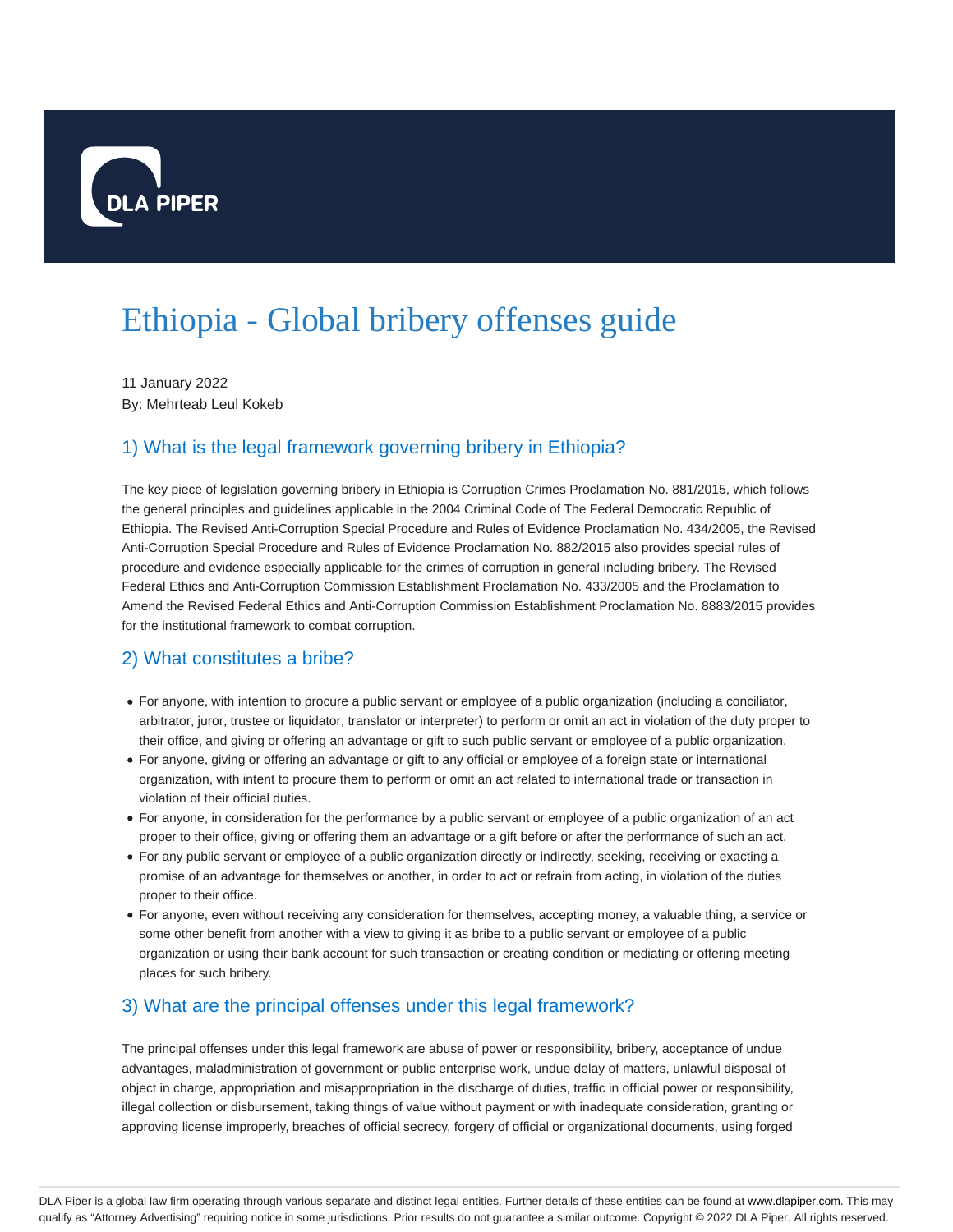document, giving of facilitating bribe or undue advantage, use of pretended authority, etc.

#### 4) What is the jurisdictional reach of the legal framework?

The framework applies across federal and regional government offices, public enterprises and public organizations in the private sector which in whatever way administer money, property or any other resource collected from members or from the public except: a) religious organizations; b) political parties; c) international organizations; and d) edir or other similar traditional or religious associations.

# 5) Who may be liable for bribery? (Public officials, private individuals, legal entities etc.)

A juridical person other than administrative authorities, public servants and officials, employees of public enterprises and organizations (as described in the answer to the above questions) and private individuals involved in crimes of corruption may be liable.

#### 6) Can a parent company be liable for its subsidiary's involvement in bribery?

In principle, Ethiopian Criminal law recognizes that guilt is individual and a person cannot be held liable for the crimes committed by another. Therefore, as far as a parent company does not have any participation in the commission of the crime in various degrees, it will not be held liable for its subsidiary's involvement in the crime. This is not to be assumed and will depend on the circumstances of each case. However, if a parent company obtains an undue advantage or causes damage to the property of a public office, enterprise or organization, it will be made to forfeit the unlawfully obtained gain or pay its equivalent or make good the damage caused.

# 7) Are facilitation payments (i.e. small payments to speed up routine governmental action) considered bribes?

Yes, provided they meet the criteria, facilitation payments are considered bribery, no matter how small the amount.

#### 8) Does the legal framework restrict political and charitable contributions?

A political or charitable contribution could be considered a bribe if it is given or received with the intention of inducing an official or employee of a public administration, organization or enterprise to act improperly, or as a reward for having done so. Other than that, the legal framework does not restrict political and charitable contributions.

#### 9) Does the legal framework place restrictions on corporate hospitality?

Ethiopian law makes no express provisions with regard to corporate hospitality, and any financial or other advantage given in that context would fall to be assessed by reference to the provisions described in this note.

However, it is criminal for any public servant or employee of a public organization to receive a thing of value without payment or with inadequate payment without proper cause.

#### 10) Are there any defenses for bribery offenses?

Under The Criminal Code of Federal Democratic Republic of Ethiopia, there are general defenses applicable to all crimes. These are excuses and justifications such as duress or coercion, necessity etc.

The specific defense available is to rebut the legal presumption of intention to obtain for oneself or to procure for another an undue advantage or to injure the right of another.

# 11) What are the key regulatory or enforcement bodies with regard to bribery?

The Federal Attorney General has the prosecutorial power in Ethiopia to prosecute corruption offenses including bribery.